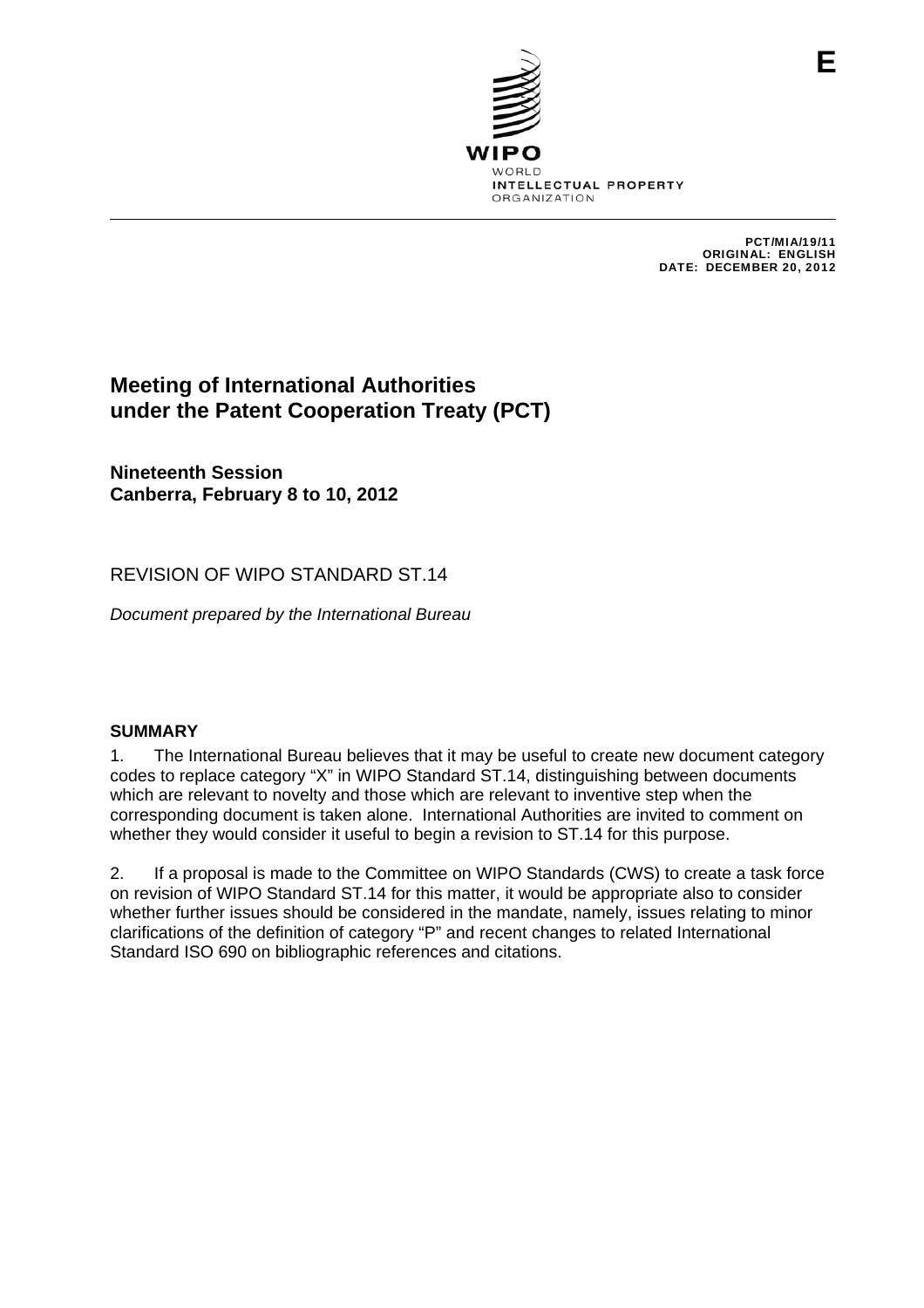# **CITING DOCUMENTS RELEVANT TO INVENTIVE STEP**

#### **BACKGROUND**

3. At present, WIPO Standard ST.14 recommends (and for the PCT, Section 505 of the Administrative Instructions requires) that documents relevant to inventive step should be indicated in search reports using either category X (if the document is relevant when taken alone) or Y (if the document is relevant in combination with one or more other documents cited with that category). However, category X has a second meaning: it is also used for documents relevant to novelty when the documents are taken alone. WIPO Standard ST.14 is available at:

http://www.wipo.int/standards/en/pdf/03-14-01.pdf

4. One of the comments made in response to Circular C. PCT 1295, relating to the quality of search and examination of international applications, was that a distinction should be made in international search reports between "X for novelty" and "X for inventive step".

5. Separately, the European Patent Office (EPO) made the following announcement in EPO Newsletter 23/2011:

#### **" 'I' citations available in the Register**

"For some time, the EPO has been using – internally, not in the search reports themselves – the "I" citation category to indicate documents which, taken alone, cast doubt on inventive step. Since August, we have now made this new category available to the public in the European Patent Register."

*Sample extract from European Patent Register, showing "I" category documents, which appear as "X" on the European Search Report.* 

| <b>Europaisches</b><br>Patentamt<br>European<br>Patent Office<br>Office européen<br>des brevets |                                                                                            | <b>European Patent Register</b>      |                                        |                           |                         |  |  |  |  |  |
|-------------------------------------------------------------------------------------------------|--------------------------------------------------------------------------------------------|--------------------------------------|----------------------------------------|---------------------------|-------------------------|--|--|--|--|--|
| 44 About European Patent Register                                                               | Other EPO online services $\blacktriangledown$                                             |                                      |                                        |                           |                         |  |  |  |  |  |
| Quick search<br>Smart search                                                                    | Advanced search                                                                            | <b>Help</b>                          |                                        |                           |                         |  |  |  |  |  |
| EP2336101                                                                                       | About this file: EP2336101                                                                 |                                      |                                        |                           |                         |  |  |  |  |  |
| <b>About this file</b><br>Legal status                                                          | 2 Refine search                                                                            | $\triangle$ ST36<br>$\downarrow$ XML | ₹ Espacenet                            | 12<br>Submit observations | $\exists$ ! Report erro |  |  |  |  |  |
| Event history                                                                                   | EP 2336101 - Method of making 1,1-difluoroethane [Right-click to bookmark this link]       |                                      |                                        |                           |                         |  |  |  |  |  |
| Citations                                                                                       |                                                                                            |                                      |                                        |                           |                         |  |  |  |  |  |
| Patent family                                                                                   | <b>Status</b><br>The application has been published<br>Database last updated on 12.12.2011 |                                      |                                        |                           |                         |  |  |  |  |  |
| All documents                                                                                   | <b>Most recent event</b>                                                                   | 20.05.2011                           | Publication in section I.1 EP Bulletin | published on              |                         |  |  |  |  |  |
| <b>Ouick help</b>                                                                               | Applicant(s)                                                                               | For all designated states            |                                        |                           |                         |  |  |  |  |  |
|                                                                                                 | Documents cited:                                                                           | Search                               | [ID] 7 US3862995                       |                           |                         |  |  |  |  |  |
|                                                                                                 |                                                                                            |                                      | <b>III ァ US6080899</b>                 |                           |                         |  |  |  |  |  |
|                                                                                                 |                                                                                            |                                      | M & EP0712826                          |                           |                         |  |  |  |  |  |
|                                                                                                 |                                                                                            |                                      | M & US6242659                          |                           |                         |  |  |  |  |  |
|                                                                                                 |                                                                                            | by applicant                         | $+052749374$                           |                           |                         |  |  |  |  |  |
|                                                                                                 |                                                                                            |                                      | $+082749375$                           |                           |                         |  |  |  |  |  |
|                                                                                                 |                                                                                            |                                      | → US2745886                            |                           |                         |  |  |  |  |  |
|                                                                                                 |                                                                                            |                                      |                                        |                           |                         |  |  |  |  |  |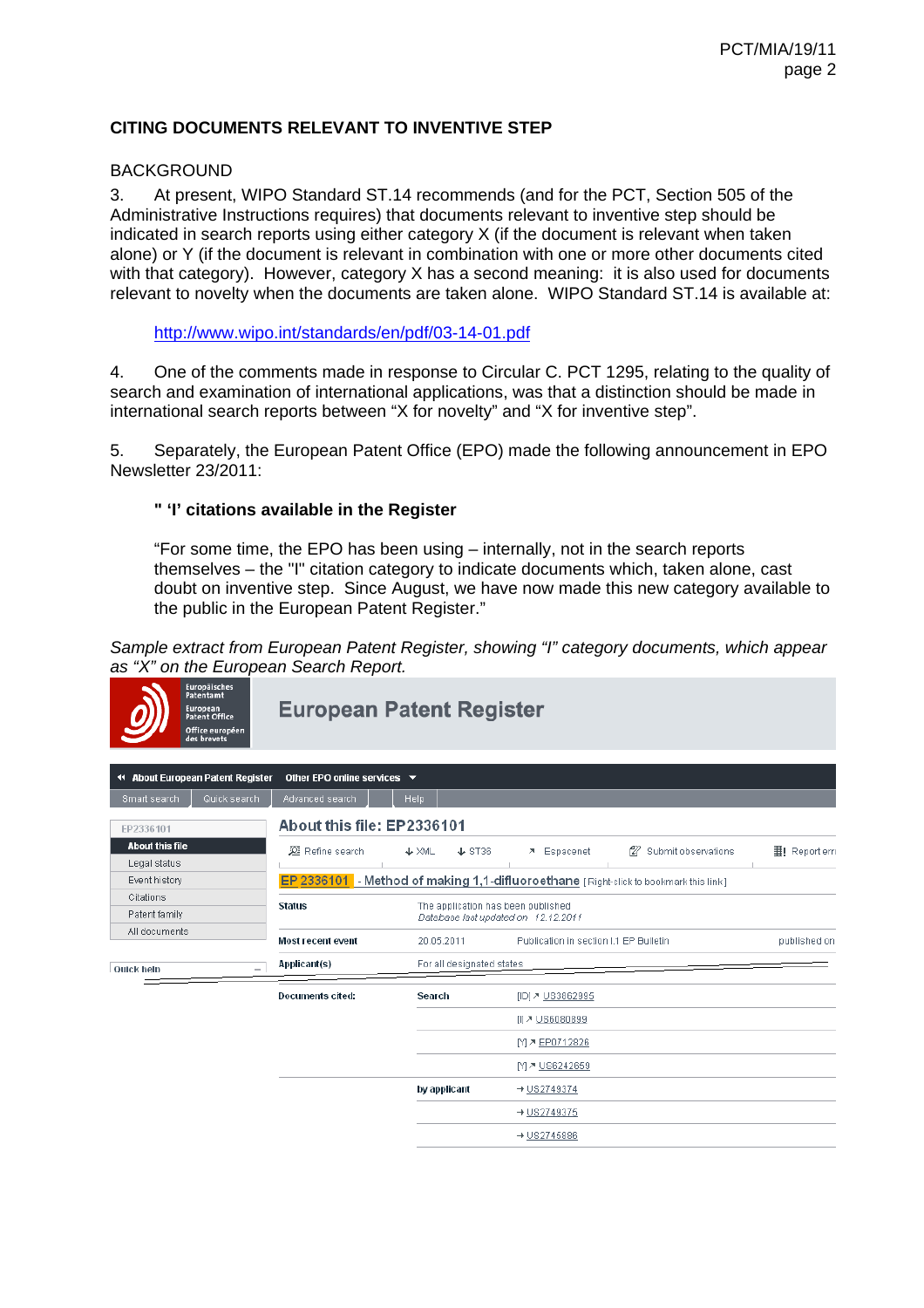6. Therefore, according to the current EPO practice, documents which are relevant, taken alone, to inventive step continue to be cited in search reports as category "X" in accordance with WIPO Standard ST.14, but more detailed information may be available online through the European Patent Register as shown above, or other systems such as the Common Citation Document (see paragraph 9, below).

7. The International Bureau believes that it would now be useful to introduce a distinction in search reports between documents cited for novelty and documents cited for their relevance to inventive step when taken alone. Such a change has become particularly appropriate because of the recent increased desire to obtain and consider national search reports on related patent applications in other Offices as well as international search reports.

## **CONSIDERATIONS**

8. When considering search reports from several other Offices, it is important to obtain as much information as possible as quickly as possible. Most national search reports will not be accompanied by a written opinion when received by another Office. In the case of international applications, the written opinion of the International Searching Authority is not usually made available until 30 months from the priority date. Even when it becomes available, it does so as a separate document rather than being attached to the published international application. Consequently, it will not necessarily be easily available for clarifying the international search report.

9. Using a separate code for documents related to inventive step would help clarify the relevance of documents as seen by the search examiner, while requiring little or no additional effort on the part of that examiner. It would be particularly useful in the context of projects to bring the contents of multiple search reports together into a single view, such as the "Common Citation Document" recently launched by the EPO on behalf of the Trilateral Offices (EPO, Japan Patent Office and United States Patent and Trademark Office). It may also help to automate the generation of consistent search reports and written opinions by Offices.

10. However, category X has been used to cover two meanings for many years and is likely to retain its twin meaning in search reports from some Offices for some time to come even if a change is made to the recommendations in WIPO Standard ST.14. Consequently, it would be undesirable for an Office which begins to use a new category such as "I" to continue to use category "X" with a more limited definition than applies in other reports. Offices which use category "I" in search reports should also use a new code (such as "N") to represent citations relevant to novelty so that there is no doubt about the meaning of category "X" in different contexts.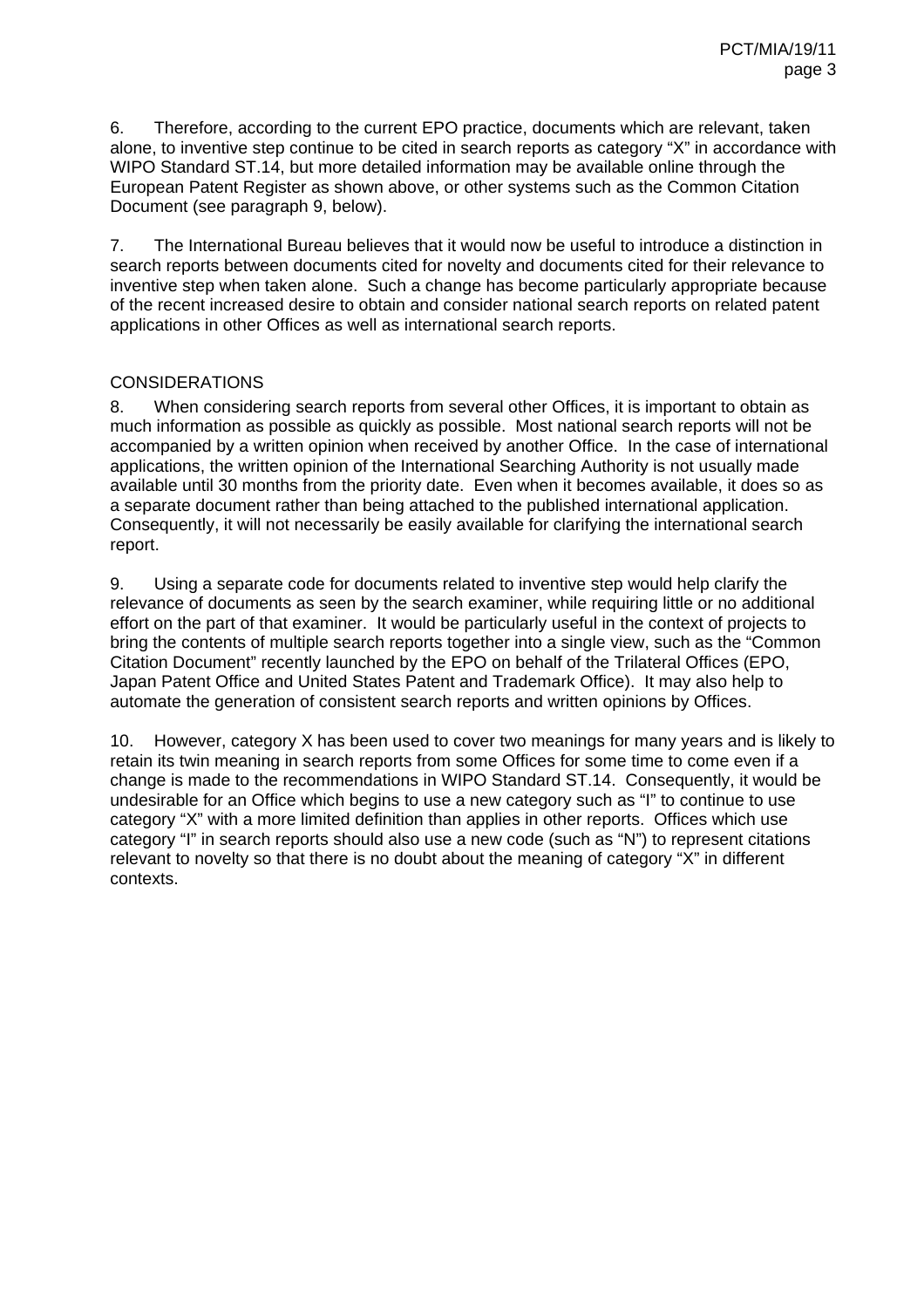#### *Sample Common Citation Document view, showing citations from two Offices and family information from others*

| Trilateral - CCD<br>$\Omega$ Search<br>/ Help                                                                              |                                               |        |                                                                                  |                      |                                                |                                                                                                                                                                           |  |  |  |
|----------------------------------------------------------------------------------------------------------------------------|-----------------------------------------------|--------|----------------------------------------------------------------------------------|----------------------|------------------------------------------------|---------------------------------------------------------------------------------------------------------------------------------------------------------------------------|--|--|--|
| $\circledcirc$<br>Number: EP2336101<br>Search                                                                              |                                               |        |                                                                                  |                      |                                                |                                                                                                                                                                           |  |  |  |
|                                                                                                                            |                                               |        |                                                                                  |                      |                                                |                                                                                                                                                                           |  |  |  |
| $\blacksquare$ EP20110000069 $^{\circledR}$                                                                                |                                               |        |                                                                                  |                      |                                                |                                                                                                                                                                           |  |  |  |
|                                                                                                                            |                                               |        | <b>mm</b> Timeline<br><b>Del</b> Double inspector<br>UI≣ Hide CCD viewer         |                      |                                                |                                                                                                                                                                           |  |  |  |
| <b>CCD Viewer</b>                                                                                                          |                                               |        |                                                                                  |                      | Inspector: classifications and fields searched |                                                                                                                                                                           |  |  |  |
| Classifications & fields searched<br>Citations only view<br>Compact view<br>Sort by country<br>Filter $\blacktriangledown$ |                                               |        | 図<br>Classifications                                                             |                      |                                                |                                                                                                                                                                           |  |  |  |
| #                                                                                                                          |                                               |        | CC Cat. Citation details                                                         | Claims               | EP                                             |                                                                                                                                                                           |  |  |  |
| -1<br>$\equiv$                                                                                                             | EP                                            |        | Application Nº EP20110000069 (EP11000069) - 31 March                             | ٠                    | IPC                                            | C07C17/20, B01J23/20, B01J23/22,<br>B01327/08, B01327/125, B01327/135,                                                                                                    |  |  |  |
|                                                                                                                            |                                               |        | 2005                                                                             |                      | EC                                             | B01J37/26, C07C17/21, C07C19/08, B01J21/18<br>B01J27/125, B01J27/08, B01J27/135, B01J37/26,                                                                               |  |  |  |
|                                                                                                                            |                                               |        | National Search Report                                                           |                      |                                                | C07C17/20D4, C07C17/20D6, C07C17/21,<br>C07C19/08                                                                                                                         |  |  |  |
|                                                                                                                            |                                               | 1<br>Y | US3862995 A (SOLVAY) - 28 January 1975<br>Whole Document                         | $1 - 14$<br>$1 - 14$ |                                                |                                                                                                                                                                           |  |  |  |
|                                                                                                                            |                                               | D      |                                                                                  | $1 - 14$             | CN<br><b>IPC</b>                               | C07C17/20, B01J23/20, B01J23/22,                                                                                                                                          |  |  |  |
|                                                                                                                            |                                               | 1<br>Υ | US6080899 A (ALLIED SIGNAL INC [US]) - 27 June 2000<br>Whole Document            | $1 - 14$<br>$1 - 14$ |                                                | B01327/08, B01327/125, B01327/135,<br>B01337/26, C07C17/21, C07C19/08, B01321/18                                                                                          |  |  |  |
|                                                                                                                            |                                               | Y      | EP0712826 A1 (ATOCHEM NORTH AMERICA ELF [US]) - 22 May<br>1996<br>Whole Document | $1 - 14$             | EC                                             | B01J27/125, B01J27/08, B01J27/135, B01J37/26,<br>C07C17/20D4, C07C17/20D6, C07C17/21,<br>C07C19/08                                                                        |  |  |  |
|                                                                                                                            |                                               |        | US6242659 B1 (ATOCHEM ELF SA [US]) - 5 June 2001                                 | $1 - 14$             | JP                                             |                                                                                                                                                                           |  |  |  |
|                                                                                                                            |                                               |        | Whole Document                                                                   |                      | <b>IPC</b>                                     | C07C17/20, B01J23/20, B01J23/22,                                                                                                                                          |  |  |  |
|                                                                                                                            |                                               |        | Applicant<br>US2749374 A (DOW CHEMICAL CO) - 5 June 1956                         |                      |                                                | B01327/08, B01327/125, B01327/135,<br>B01137/26, C07C17/21, C07C19/08,                                                                                                    |  |  |  |
|                                                                                                                            |                                               |        | US2749375 A - 5 June 1956                                                        |                      | EC                                             | B01J21/18, B01J27/10, C07B61/00<br>B01J27/125, B01J27/08, B01J27/135, B01J37/26,                                                                                          |  |  |  |
|                                                                                                                            |                                               |        | US2745886 A (DOW CHEMICAL CO) - 15 May 1956                                      |                      |                                                | C07C17/20D4, C07C17/20D6, C07C17/21,<br>C07C19/08                                                                                                                         |  |  |  |
|                                                                                                                            |                                               |        | US2744148 A (DOW CHEMICAL CO) - 1 May 1956                                       |                      |                                                |                                                                                                                                                                           |  |  |  |
|                                                                                                                            |                                               |        | US3862995 A (SOLVAY) - 28 January 1975                                           |                      | KR<br><b>IPC</b>                               |                                                                                                                                                                           |  |  |  |
|                                                                                                                            |                                               |        | US4147733 A (DOW CHEMICAL CO) - 3 April 1979                                     |                      |                                                | C07C17/20, B01J23/20, B01J23/22,<br>B01327/08, B01327/125, B01327/135,                                                                                                    |  |  |  |
|                                                                                                                            |                                               |        | US5672786 A (ICI PLC [GB]) - 30 September 1997                                   |                      | EC                                             | B01337/26, C07C17/21, C07C19/08, B01321/18<br>B01J27/125, B01J27/08, B01J27/135, B01J37/26,                                                                               |  |  |  |
|                                                                                                                            |                                               |        | US5208395 A (ATOCHEM NORTH AMERICA ELF [US]) - 4 May                             |                      |                                                | C07C17/20D4, C07C17/20D6, C07C17/21,<br>C07C19/08                                                                                                                         |  |  |  |
|                                                                                                                            |                                               |        | 1993                                                                             |                      | US                                             |                                                                                                                                                                           |  |  |  |
| 2                                                                                                                          | CN                                            |        | Application Nº CN20058016326 (CNA2005800163262) - 31<br>March 2005               |                      | IPC                                            | B01323/20, B01323/22, B01327/08,<br>B01327/125, B01327/135, B01337/26,                                                                                                    |  |  |  |
| з                                                                                                                          | ЕP                                            |        | Application Nº EP20050779894 (EP05779894) - 31 March<br>2005                     |                      | <b>UC</b><br>EC                                | C07C17/20, C07C17/21, C07C19/08, B01J21/18<br>570/164, 570/165, 570/166, 570/167<br>B01J27/125, B01J27/08, B01J27/135, B01J37/26,<br>C07C17/20D4, C07C17/20D6, C07C17/21, |  |  |  |
| 4                                                                                                                          | ЭP                                            |        | Application Nº JP20070506320T (JP2007506320) - 31 March<br>2005                  |                      |                                                | C07C19/08                                                                                                                                                                 |  |  |  |
| 5                                                                                                                          | KR                                            |        | Application Nº KR20067022958 (KR1020067022958) - 1<br>November 2006              |                      | wo<br><b>IPC</b>                               | B01323/20, B01323/22, B01327/08,<br>B01327/125, B01327/135, B01337/26,                                                                                                    |  |  |  |
| 6                                                                                                                          | US<br>2004<br>Applicant                       |        | Application Nº US20040816447 (US10816447) - 1 April                              |                      | EC.                                            | C07C17/20, C07C17/21, C07C19/08, B01J21/18<br>B01J27/125, B01J27/08, B01J27/135, B01J37/26,<br>C07C17/20D4, C07C17/20D6, C07C17/21,<br>C07C19/08                          |  |  |  |
|                                                                                                                            |                                               |        | US2744148 A (DOW CHEMICAL CO) - 1 May 1956                                       |                      |                                                | $[\hat{\mathbf{x}}]$                                                                                                                                                      |  |  |  |
|                                                                                                                            |                                               |        | US2745886 A (DOW CHEMICAL CO) - 15 May 1956                                      |                      | EP.                                            | Fields searched                                                                                                                                                           |  |  |  |
|                                                                                                                            |                                               |        | US2749274 A (BRISTOL LAB INC) - 5 June 1956                                      |                      | IPC                                            | C07C, B01J                                                                                                                                                                |  |  |  |
|                                                                                                                            |                                               |        | US2749375 A - 5 June 1956                                                        |                      |                                                |                                                                                                                                                                           |  |  |  |
|                                                                                                                            |                                               |        | US3862995 A (SOLVAY) - 28 January 1975                                           |                      | wo                                             |                                                                                                                                                                           |  |  |  |
|                                                                                                                            |                                               |        | US4147733 A (DOW CHEMICAL CO) - 3 April 1979                                     |                      | IPC.                                           | C07C, B01J                                                                                                                                                                |  |  |  |
|                                                                                                                            |                                               |        | US5208395 A (ATOCHEM NORTH AMERICA ELF [US]) - 4 May<br>1993                     |                      |                                                |                                                                                                                                                                           |  |  |  |
|                                                                                                                            |                                               |        | US5672786 A (ICI PLC [GB]) - 30 September 1997                                   |                      |                                                |                                                                                                                                                                           |  |  |  |
|                                                                                                                            |                                               |        | US6080899 A (ALLIED SIGNAL INC [US]) - 27 June 2000                              |                      |                                                |                                                                                                                                                                           |  |  |  |
| US6242659 B1 (ATOCHEM ELF SA [US]) - 5 June 2001                                                                           |                                               |        |                                                                                  |                      |                                                |                                                                                                                                                                           |  |  |  |
|                                                                                                                            |                                               |        | EP0712826 A1 (ATOCHEM NORTH AMERICA ELF [US]) - 22 May                           |                      |                                                |                                                                                                                                                                           |  |  |  |
|                                                                                                                            | Simple families: 1<br>Total family members: 7 |        |                                                                                  |                      |                                                |                                                                                                                                                                           |  |  |  |
|                                                                                                                            |                                               |        |                                                                                  |                      |                                                |                                                                                                                                                                           |  |  |  |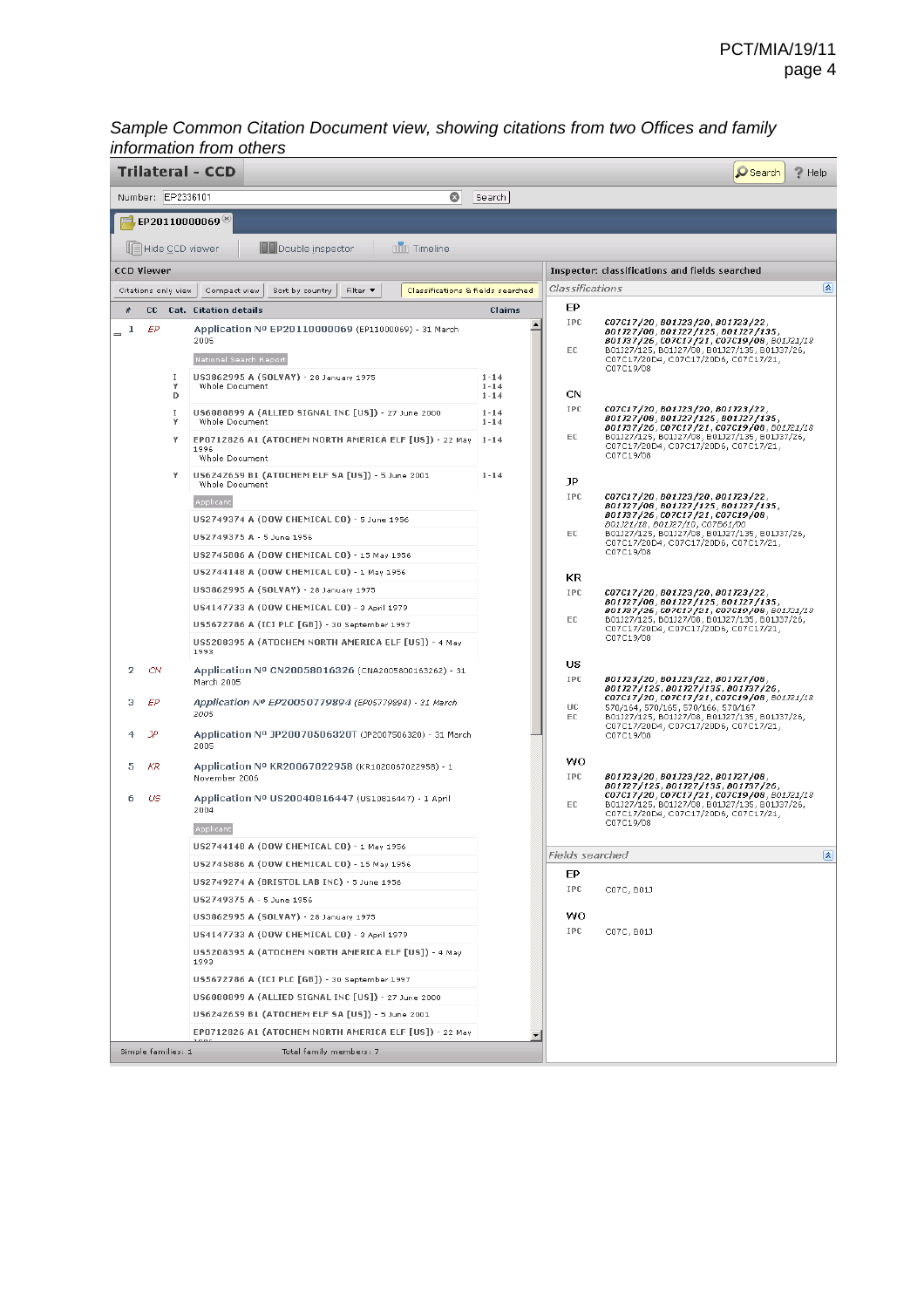## DRAFT PROPOSAL

11. Consequently, the International Bureau is considering proposing at the April 2012 session of the Committee on WIPO Standards to create a task force with a mandate to review WIPO Standard ST.14 based on a first draft proposal for new category codes relating to novelty and inventive step as follows:

Category "N": The claimed invention cannot be considered novel when the document is taken alone.

Category "I": The claimed invention cannot be considered to involve an inventive step when the document is taken alone.

Category "Y": The claimed invention cannot be considered to involve an inventive step when the document is combined with one or more other such documents, such combination being obvious to a person skilled in the art.

Category "X": This category was previously recommended to indicate that the claimed invention cannot be considered novel or cannot be considered to involve an inventive step when the document is taken alone. New search reports should no longer use this category. The more specific categories "N" or "I" should be used instead.

#### **OTHER ISSUES**

12. If a task force is created to review WIPO Standard ST.14, it will be necessary to consider whether its mandate should be strictly limited to the above matter or might also include other matters. The following subjects have been identified which Member States might wish to include.

## RECENT REVISION OF STANDARD ISO 690

13. Since WIPO Standard ST.14 was last updated in February 2008, a new version of the corresponding ISO Standard has been issued (ISO 690:2010, Information and documentation -- Guidelines for bibliographic references and citations to information resources). This offers a more consistent approach to the citation of non-patent literature than in previous versions, on which the multiple categories of non-patent literature citations in ST.14 is based. While the standards which it includes for citation of patent documents are clearly less useful for patent search reports than the existing ones, it may be desirable to assess whether the recommendations in relation to non-patent literature should be adopted or be taken in part to improve the recommendations in WIPO Standard ST.14.

## DEFINITION OF CATEGORIES "E", "O" AND "P"

14. Some consideration might also be given to the definitions of categories P, E and O. These are currently defined as follows:

Category "E": Earlier patent document as defined in Rule 33.1(c) of the Regulations under the PCT, but published on or after the international filing date;

Category "O": Document referring to an oral disclosure, use, exhibition or other means;

Category "P": Document published prior to the filing date (in the case of the PCT, the international filing date) but later than the priority date claimed in the application. Code "P" should always be accompanied by one of the categories "X", "Y" or "A".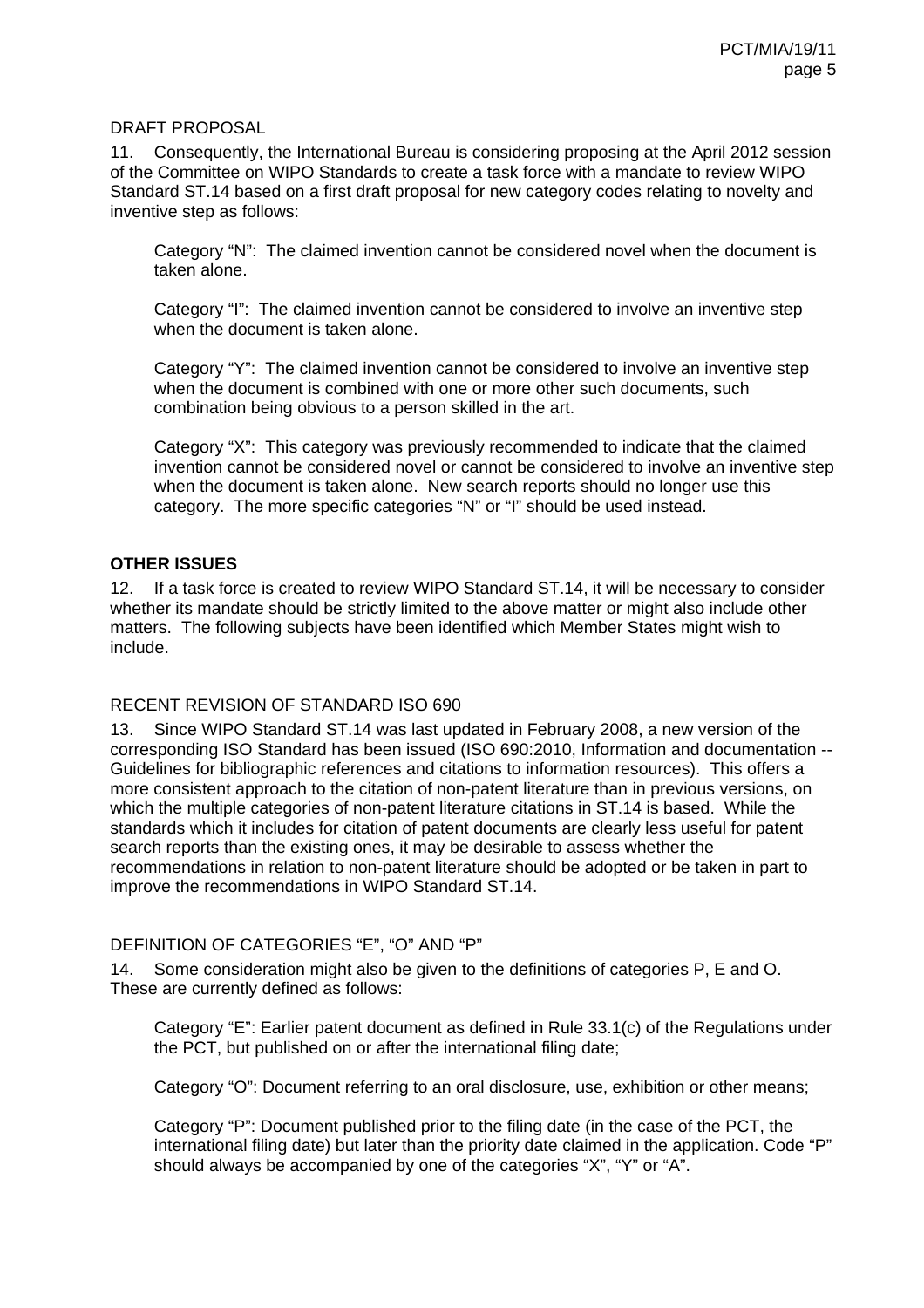15. The purpose of category P is essentially to indicate that the examiner will need to give careful consideration to the validity of the priority date of the application against which the document is cited. If the citation is published on the priority date of the application being searched, it has no effect if the priority is valid and discloses the relevant subject matter, but can be cited for novelty and inventive step if the priority is invalid. As such, a document published on the priority date falls into the same category as documents which are published after the priority date but before the filing date. Consequently, a better definition of the category might be:

"Category 'P': Document published prior to the filing date (in the case of the PCT, the international filing date) but on the priority date or on a date later than the priority date claimed in the application. Code 'P' should always be accompanied by one of the categories 'X', 'Y' or 'A'."

16. Secondly, category P "should always be accompanied by one of the categories 'X', 'Y' or 'A'" (or new categories "I" or "N", if agreed), whereas this is not stated to be the case for categories "O" and "E".

17. On the face of it, such information should always be provided at least in the case of category "O", since under most national laws, oral disclosures and exhibition count as prior art potentially relevant to both novelty and inventive step provided that their content can be proven. While this is not strictly prior art under the definitions in the PCT, such disclosures are nevertheless required to be included in the international search report and it would appear appropriate to indicate the nature of the potential relevance against the oral disclosure itself, rather than against any later document which is not citable in its own right but provides evidence of the earlier disclosure.

18. It may also be desirable to require categories "X", "Y" or "A" (or "I" or "N", if agreed) to be indicated next to category "E". For most national laws, this is not necessary for purely domestic use since category "E" citations can only possibly be relevant for purposes equivalent to novelty so that "X" (or "N", if agreed) can be implied. However, in a few States, earlier patent applications can also be cited for inventive step purposes, including in combination with other documents. Consequently, for effective sharing of search reports, it would seem desirable to make explicit the potential relevance of an "E" category citation, if only so that category "E,Y" or "E,I" documents could be more quickly dismissed as irrelevant in States where they cannot be cited.

19. Finally, there is an agreed practice in the PCT International Search and Examination Guidelines (paragraph 16.67) whereby International Authorities should cite patent documents sharing the same date as the international application being searched and apply category E even though this is outside the definition of category E. This is a sensible procedure in practice to help Offices apply their anti-double-patenting laws, but has no basis in either the PCT Administrative Instructions or in ST.14 for the category to mark the documents with. It may be desirable either to extend the definition of category E or to create a new category specifically for the purpose.